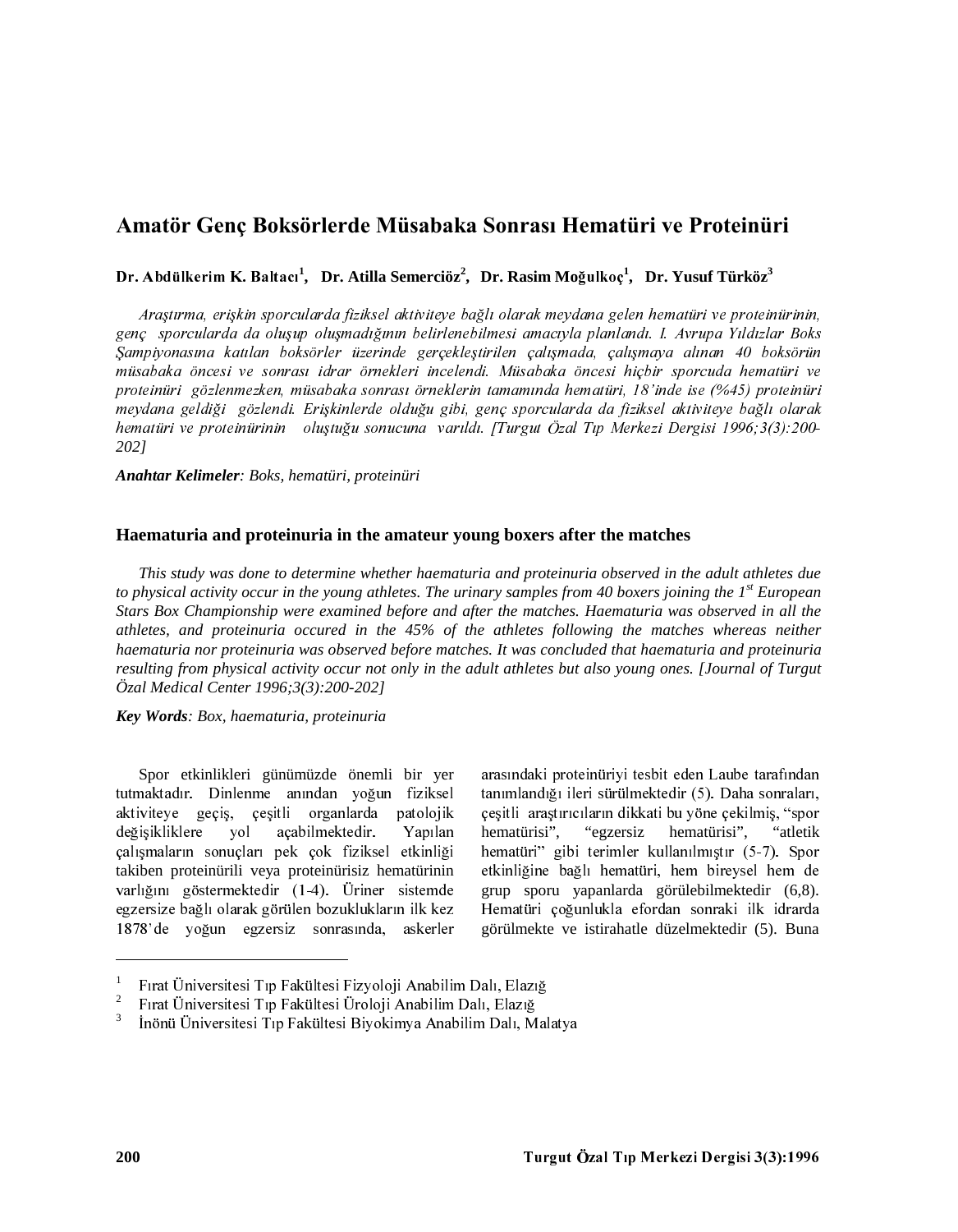paralel olarak egzersizden sonra ortaya çıkan proetinürinin önemi de birçok arastırıcı tarafından belirtilmiştir (9,10). Yine bildirildiğine göre egzersiz proteinürisi de hematüri gibi efordan sonraki saatlerde istirahatle düzelmektedir (11). Konuyla ilgili çalışmaların genellikle erişkin ve elit sporcular üzerinde yoğunlaştığı gözlenmektedir. Bu araştırmada, benzerlerinden farklı olarak I. Avrupa Yıldızlar Boks Sampiyonasına katılan genç sporcular üzerinde gerçekleştirilerek konuyla ilgili calışmalara katkı sağlanabilmesi amaçlanmıştır.

# **MATERYAL VE METOD**

Bu çalışma 16-23 Ekim 1995 tarihleri arasında Elazığ'da düzenlenen I. Avrupa Yıldızlar Boks Şampiyonasına katılan çeşitli ülke milli takımlarına mensup, 15-16 yaş arası toplam 40 boksör üzerinde gerçekleştirildi.

Araştırmaya katılan tüm deneklerden ilk müsabakalarının yapılacağı gün, sabah tartısından önce ve müsabaka bitiminden hemen sonra idrar örnekleri alındı. Özellikle müsabaka sonrası yeterli idrar yapmakta güçlük çeken sporcular çalışma dışı bırakıldı.

Taze örnekleri idrar bekletilmeksizin laboratuvara alınarak bütün analizlerin aynı kişi tarafından yapılması sağlandı. Önce reagent strip (Ames Multistix Miles Ltd.) ile protein reaksiyonu araştırıldı. Daha sonra örnekler 3000 rpm'de 2 dakika santrifüj edilerek, sediment lam lamel arasında ışık mikroskobunda x40'lık büyütme ile incelendi.

## **BULGULAR**

Calışmaya alınan deneklerin hiçbirisinde müsabaka öncesi hematüri gözlenmedi. Müsabaka sonrası ise boksörlerin tamamında hematüri oluşurken, 25 boksörde her mikroskop sahasında 20-25, 10 boksörde 26-29 ve 5 boksörde ise 30 ve üzeri eritrosit görüldü.

Avnı sekilde müsabaka öncesi örneklerin hiçbirinde proteinüri görülmezken, müsabaka sonrasında 40 boksörün 18'inde (%45) proteinüri tesbit edildi (Tablo 1).

## **TARTIŞMA**

Sportif aktiviteden sonra en sık görülen anomalilerden biri hematüri (mikroskobik veya makroskobik) ve proteinüridir (12). Bu olay hem koşma, yüzme, kürek gibi temas gerektirmeyen bireysel sporlarda, hem de futbol ve boks gibi temas bireysel gerektiren veya takım sporlarında görülebilir  $(13, 14)$ . Hematüri ve proteinüri çoğunlukla efordan sonraki ilk idrarla ortaya çıkmakta ve istirahatle düzelmektedir. Hızlı iyileşme spor hematürisi ve proteinürisinin önemli bir özelliğidir (5,15).

Spor sonrası üriner patolojilerin gelişme sıklığı konusunda çeşitli araştırmacılar farklı sonuçlar bildirmektedirler. Boileau ve ark. (2), 385 maratoncunun %17'sinde hematüri, %30'unda ise proteinüri oluştuğunu belirtmişlerdir. 15 hokey oyuncusu üzerinde yapılan incelemede sporcuların hepsinde müsabaka sonrası hematüri geliştiği ve 73 saat sonra hematürinin kaybolduğu bildirilmiştir (16). Yine yüzme, kürek, futbol, atletizm, koşma, atlama gibi sporları yapan kişiler üzerinde yapılan araştırmada futbolcuların  $\%55'$  inde, diğer sporcuların %80'inde müsabaka sonrası hematüri geliştiği ortaya konmuştur (17). Spora bağlı hematüri büyük oranda uzun mesafe koşucularında tanımlanmıştır. 9-14 km arasındaki uzun mesafe koşularından sonra 48 atletin 33'ünde (%69) hematüri oluştuğu belirlenmiştir (1). Uzun mesafe yarışlarının sonrasında gelişen mikroskobik ve makroskobik hematüri başka araştırıcılar tarafından da tanımlanmıştır (2,18-20). Amelar ve Solomon (21), karşılaşma öncesi ve sonrasında 103 boksörün idrar örneklerini incelemisler, sonuc olarak %73'ünde hematüri sporcuların oluştuğunu gözlemişlerdir. Aynı araştırmada 1-6 raund arasında müsabaka yapan boksörlerin %65'inde, 7-12 raund arasında ovnavanların %89'unda hematüri görülmesi sonucunda, müsabaka süresiyle hematüri arasında bir ilişki olduğu ileri sürülmüştür.

Genç boksörler üzerinde gerçekleştirilen bu çalışmada ise, müsabaka sonrasında boksörlerin

Tablo 1. Çalışmaya katılan boksörlerin hematüri-proteinüri değerlendirmesi

| Parametreler                 | $n=40$ | $\%$ |
|------------------------------|--------|------|
| Hematüri (Calisma öncesi)    |        |      |
| Hematüri (Calisma sonrası)   | 40     | 100  |
| Proteinuri (Çalışma sonrası) |        |      |
| Proteinuri (Calisma sonrası) |        |      |